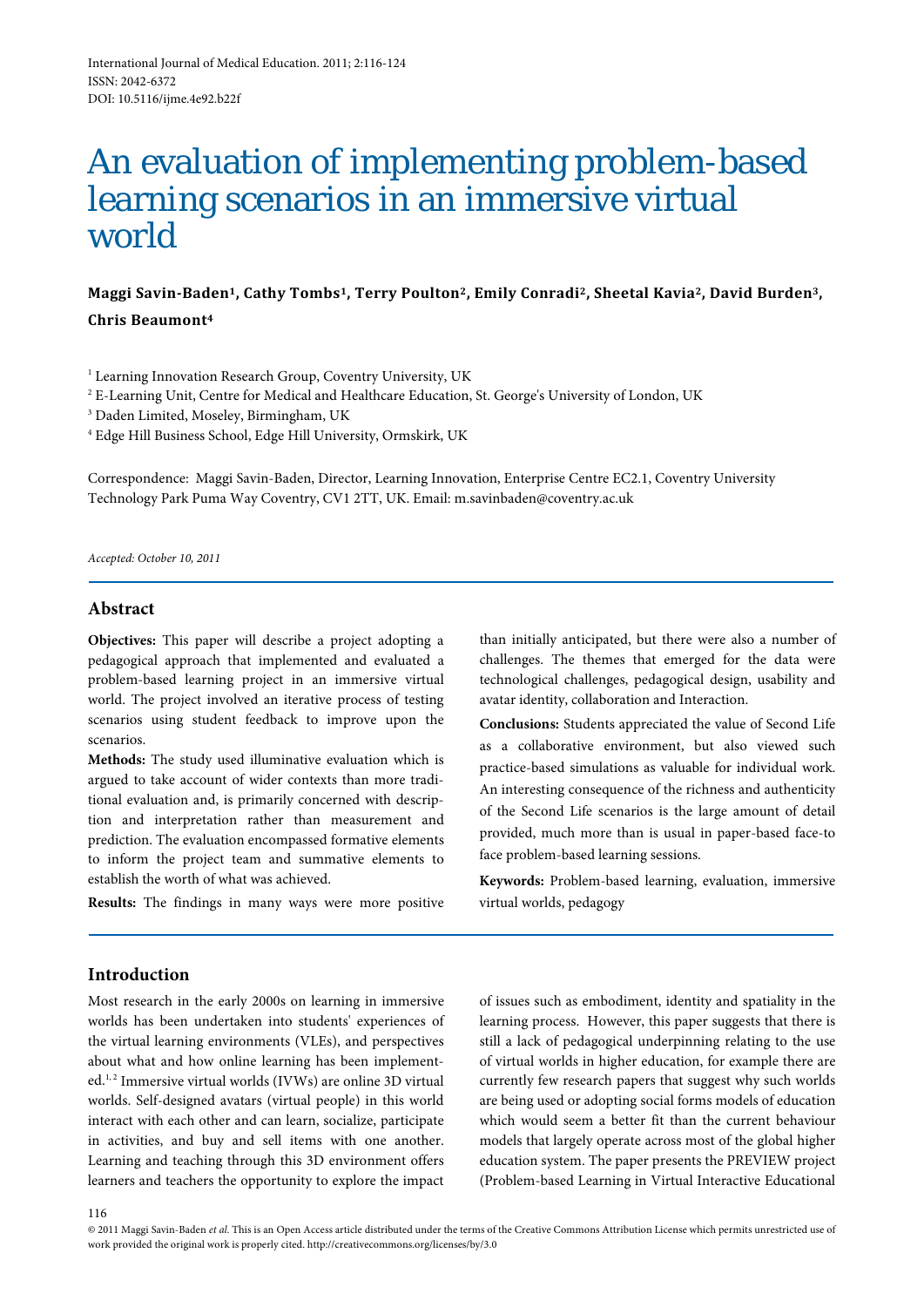Worlds) that sought to combine pedagogy with technology, which has been tested in health, medicine and social care and is now currently being tested in education, physiotherapy and psychology. This article centres on the development and evaluation of the demonstrator. Further related papers were published elsewhere.<sup>3-7</sup> It is argued here that the current lack of pedagogical underpinning has introduced a number of difficulties, little understanding about which kinds of pedagogies best work in virtual worlds and which do not and what the impact is of using these 3D spaces on student learning and student engagement. It is suggested here that these difficulties might be overcome by using approaches that readily combine pedagogy with technology, thereby shifting from the VLEs to IVWs.

## **Background**

Problem-based learning (PBL) was popularised in the 1980s, partly in response to the predominantly contentdriven transmission educative model of the time. For example those leading the development of PBL in Canada and the Netherlands<sup>8, 9</sup> argued that content-driven transmission models such as lecture-based learning programmes did not help students to apply knowledge to practice. Thus an increasing number of curricula are based on a particular variant of case based learning: PBL which is an approach in which students work in teams to manage or solve a problem.10 Guided by a tutor they share their existing knowledge and understanding relevant to the scenario, agreeing on what they need to learn and how to carry it out. Medicine and Healthcare education have used this approach in the UK since the mid-1980s but there has been a shift in the last three years toward moving into online and immersive spaces.<sup>6, 11</sup> Consequently PBL arose out of a desire to give students the opportunity to apply practices and theoretical knowledge to problems or scenarios within the professional or clinical setting, crucially in interactive collaboration with colleagues, thus replicating features of the real-life context of application. It has become an increasingly influential approach in curricula in a variety of settings, across a range of subject areas. The increasing adoption of PBL and the growth in online learning each reflect the shift away from teaching as a means of transmitting information, towards supporting learning as a student-generated activity. To date PBL has been seen as a relatively stable approach to learning, delineated by particular characteristics and ways of operating. Most of the explanations of and arguments for problem-based learning, thus far, have tended to focus on (or privilege) the cognitive perspectives over the ontological position of the learner. However, facilitating this collaborative approach to participation and learning is considerably more challenging in self-directed and distance learning contexts, due to difficulties associated with effective discussion between geographically and spatially disparate learners. However, linking PBL with IVWs brings other challenges,

for example ensuring students are able to access the virtual world, understating their roles within the virtual scenarios and learning how to work as a team in a 3D space.<sup>7, 12</sup> Yet there is an increasing interest in the use of immersive worlds for learning. One of the reasons for such interest appears to be a recognition that for students in workplace or competency-led courses, learning through case-based scenarios is an excellent method for acquiring sound knowledge and developing decision-making and problem solving skills.

# **Informing literature**

It could be argued, and increasingly is, that cyberspace has resulted in a sense of multiple identities and disembodiment, or even different forms of embodiment. The sense of anonymity and the assumption that this was what was understood through one's words rather than one's bodily presence, is becoming increasingly unmasked through worlds such as Second Life (SL). However, before this is explored it is perhaps helpful to delineate current forms of PBL.

#### **Face-to-face problem-based learning**

Problem-based learning was an approach popularised by Barrows and Tamblyn<sup>8</sup> following their research into the reasoning abilities of medical students at McMaster Medical School in Canada. This was because they found that students could learn content and skill, but when faced with a patient could not apply their knowledge in the practical situation. Barrows and Tamblyn's study and the approach adopted at McMaster marked a clear move away from problem-solving learning in which individual students answered a series of questions from information supplied by a lecturer. In this early version of problem-based learning certain key characteristics were essential. Students in small teams would explore a problem situation and through this exploration were expected to examine the gaps in their own knowledge and skills in order to decide what information they needed to acquire in order to resolve or manage the situation with which they were presented. The 'problems', also termed 'scenarios' are central to student learning in each component of the curriculum (modules/units). In practice any lectures, seminars, workshops or laboratories support the problem-based process rather than being just a mechanism for transmitting subject-based knowledge. Whether it is a module or a whole programme that is being designed, the starting point should be a set of problem scenarios that enable students to become independent inquirers and help them to see learning and knowledge as flexible entities. To date there has been little in-depth discussion about the design of problem-based curricula. Instead the discussions have tended to centre on what counts as problem-based learning, ways of implementing it and types of problem-based learning.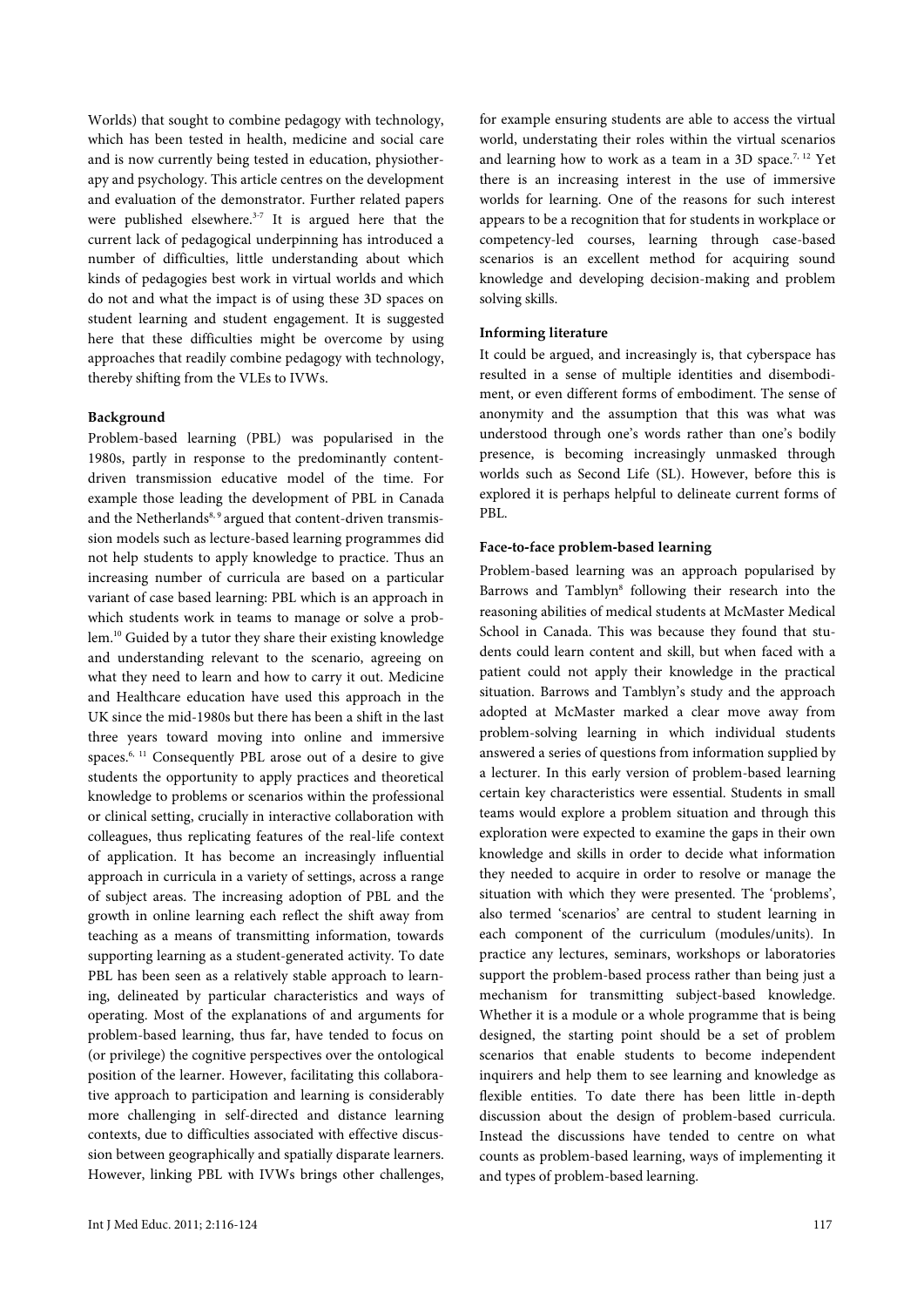## **Problem-based learning online**

Problem-based learning online is defined here as students working in teams together online of four to six on a series of problem scenarios that combine to make up a module or unit (a 12 week teaching block) that may then form a programme. Students are expected to work collaboratively to solve or manage the problem. Students will work in realtime or asynchronously, but what is important is that they work together. Synchronous collaboration tools are important for the effective use of PBLonline because tools such as Chat, Shared Whiteboards, Video conferencing and Group browsing help to ensure collaboration within the problem-based learning team, however such synchronicity is not always possible across contents and time zones. What is also important is that students have both access to the objectives of the module and also the ability to negotiate their own learning needs in the context of the given outcomes. Facilitation occurs through the tutor whose role it is to ensure the team work effectively and whose role it is to operate within the team as someone who supports and facilitates discussion rather than directs it. The role of the tutor is also to plan real-time sessions with the PBLonline team in order to engage with the discussion and facilitate the learning.

For students the shift to new forms of learning, different from the more traditional didactic approaches they have experienced in school and further education, is often challenging. PBLonline introduces students to two new elements of learning (problem-based learning and learning in online teams) which can have an impact not only on the problem-based learning and online learning but also on other forms of learning within the curriculum. There are few curricula where problem-based learning is used as the only approach to learning<sup>11, 13</sup> and increasingly students have to manage not only the interplay of knowledge across modules but also different approaches to learning. However, there are also issues about the reasons for using PBLonline in the first place. For example, it is questionable as to whether there is value in using real-time PBLonline for students undertaking the same programme at the same university, unless it is used because of long distances between campus sites where students are using the same problem-based learning scenario. There also needs to be questions asked about whether having asynchronous teams adds something different to PBLonline. Certainly, in distance education, across time zones and campus sites, this would be useful and suit different students' lives and working practices. Yet this raises problems about how cooperative and collaborative it is possible to be, in terms of sharing learning and ideas and developing forms of learning that are genuinely dialogic in nature.

## **Problem-based learning in immersive virtual worlds**

A good deal of the recent research into learning in immersive virtual worlds centres around games and gaming and is

focus on linearity, problem-solving and the importance of attaining the 'right answer' or game plan 14,15. Most research to date has been undertaken into students' experiences of virtual learning environments, discussion forums and perspectives about what and how online learning has been implemented.16 Although PBLonline combines problembased and online learning, in doing so it is recognised that students learn collaboratively through web-based materials including text, simulations, videos and demonstrations. Resources such as chat rooms, message boards and environments have been purpose-built for PBL; both synchronously and asynchronously, on campus or at a distance. Practising skills within a virtual environment online offers advantages over learning through real-life practice, in particular the exposure of learners to a wide range of scenarios (more than they are likely to meet in a standard face-to-face programme) at a time and pace convenient to the learner, together with consistent feedback. For example although university virtual learning environments still continue such as (such as Blackboard), immersive platforms such as SL offer a visual experience, and a sense of 'being' in a learning space in ways that virtual learning environments do not. Even if this very visuality may not be vital for students on face to face courses, it does appear to help those on distance programmes to feel more engaged with peers and what is being learned on the course. The value of the visual nature of SL is in the ability to use it for learning in visual ways not possible in real life. For example, it is possible to build houses that replicate real life homes in which occupational therapists can evaluate whether the house is suitable for a patient to return to following a hip replacement. It is possible to create a crime scene where police students can consider how to take photographs and understand the importance of not contaminating it. For paramedic students it is possible to engage with an accident and gain feedback on their performance without the risk of someone dying through their mistakes. One example is the PREVIEW project.17 This project investigated, implemented and evaluated a user-focused approach to developing scenarios and materials, linking the emerging technologies of virtual worlds with interactive PBL online, to create immersive collaborative tutorials.

largely underpinned by cognitive learning theories that

# **Objectives**

This project investigated, implemented and evaluated a user-focused approach to developing scenarios and materials, linking the emerging technologies of virtual worlds with interactive PBL online, to create immersive collaborative tutorials. The project team, led by Coventry University and its partner St George's University of London, implemented and evaluated a user-focused approach to developing problem-based learning environments and 'good practice' materials. This was achieved by linking the emerging technologies of virtual worlds with interactive PBL online to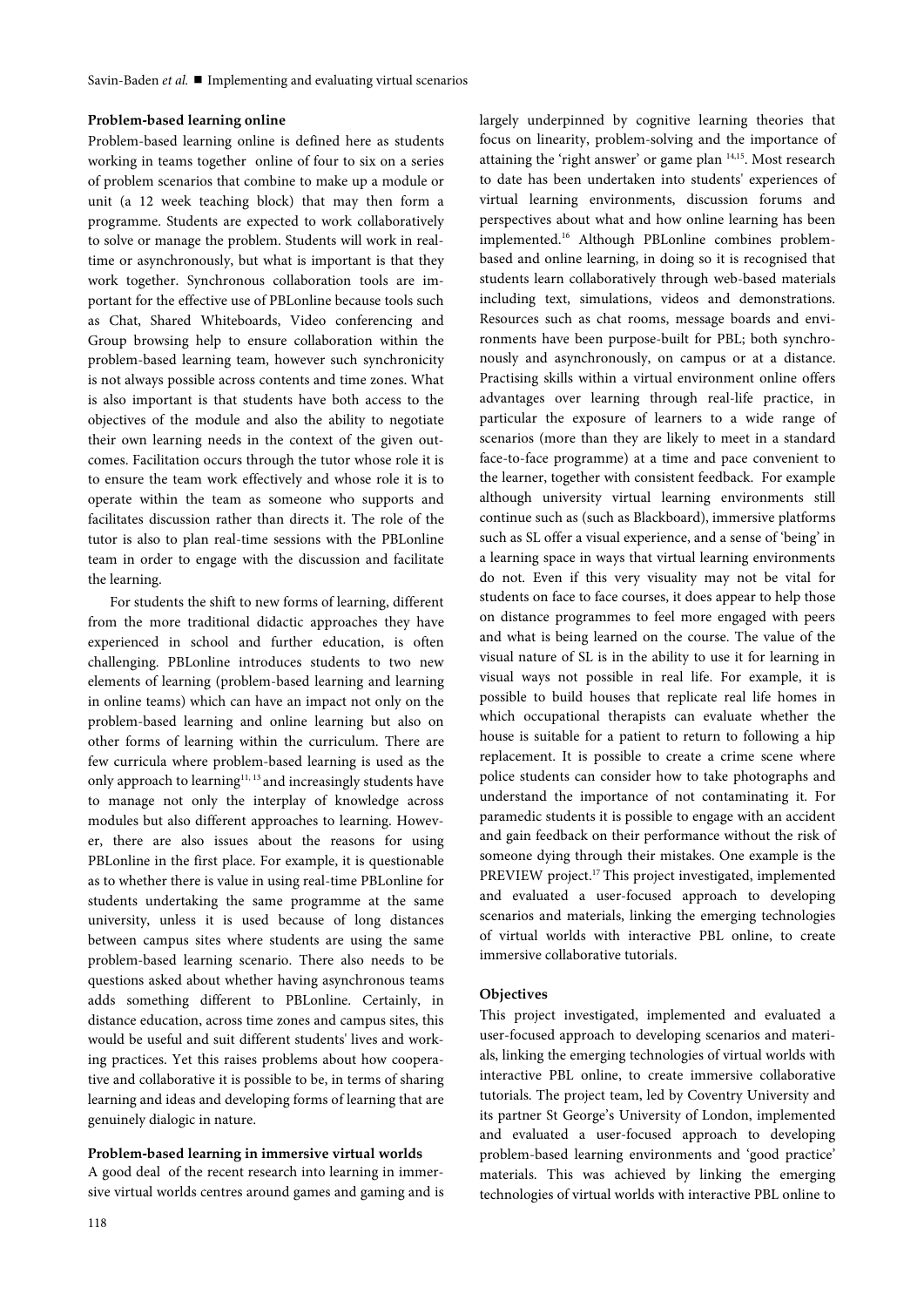create immersive, collaborative tutorials in the virtual world SL, which allows distance learners from the geographically distant institutions to meet 'in-world' and collaborate around a case (examples are provided in the Appendix 1).

This environment differs radically from the VLE in that it draws on a primarily visual set of semiotic resources with each participant having an online presence, or avatar, to aid their communication. The aims of the PREVIEW project were to:

- Deliver problem-based learning in SL
- **Develop eight interactive PBL scenarios**
- Evaluate the scenarios from users' perspectives alongside users
- Develop guidelines and best-practice for delivering PBL in immersive worlds
- **Share open source materials and technology**
- Publish findings in medical and higher education literature

A variety of problem-based learning scenarios were developed within SL for distance-learning students at the two institutions. The project was introduced to the part-time distance online MA in Health and Social Care Management at Coventry University. The project was also implemented on the second year of the three-year blended learning Paramedic Foundation Degree at St George's University of London. The PBL scenarios were categorised in two ways: information-driven scenarios, and avatar-driven scenarios. Information-driven scenarios focus on internal virtual world content, such as media technologies (video footage, images and audio) and objects within the virtual environment that provide the user with written or spoken information. The scenarios also demonstrate external content, such as web pages relevant to the situation.

Avatar-driven scenarios use non-player characters (NPCs) in two forms: as 'chat bots', where the student interacts with the NPC to gather necessary information, or as avatars featured in Machinima (3D videos filmed within a virtual environment) such as a pre-recorded discussion, play or critical incident.

The role of the students, as a collaborative exercise, is to gather as much information about the situation and the disease as possible using a variety of information-driven methods before moving on to an avatar-driven method. The students are required to interact with a 'chat bot' to distinguish what their next actions should be.

# **Methods**

The evaluation approach adopted was designed to increase understanding of what is being evaluated and focuses on the explorations of a learning situation.<sup>18</sup> This approach was designed by Parlett and Hamilton<sup>19</sup> originally due to concerns about the use of traditional approaches to evaluation which were being used to examine innovations in education. The aims of illuminative evaluation were:

*"... to study the innovatory programme: how it operates; how it is influenced by the various school situations in which it is applied; what those most directly concerned regard as its advantages and disadvantages; and how students' intellectual tasks and academic experiences are most affected. It aims to discover and document what it is like to be participating in the scheme, whether as teacher or pupil; and, in addition, to discern and discuss the innovation's most significant features, recurring concomitants and critical processes. In short it seeks to illuminate a complex array of questions..."*<sup>19</sup>

This move was away from psychology-based models of evaluation towards ones that were based in sociology.

The idea is that the evaluation is conducted through stages of evaluation that include observation, inquiry and explanations. Therefore data collection involved:

- Observation by an evaluator whose role was to collect and collate data. He observed a number of events such as meetings, social events and seminars and sessions in the virtual world
- Interviewing staff and students to explore and examine the interviewee's perceptions from a clearly personal and storied perspective

The evaluation encompassed formative elements to inform the project team and summative elements to establish the worth of what was achieved. The objectives of the evaluation were to:

- Explore the impact of problem-based learning scenarios in 3D virtual worlds on learning by observing sessions, interviewing staff and students and undertaking focus groups
- Assess the usability of the learning environments and user acceptance analysing students' perspectives and the use of the scenarios by the students both within and outside classroom hours
- Evaluate the effectiveness of feedback mechanisms and guidance materials through interviews and focus groups
- Offer an analytic account of the experience of the project from the perspective of all the key stakeholders through feedback at meetings, creating an interactive feedback cycle to ensure best practice
- Be responsive and flexible enough to capture unintended outcomes and unanticipated effects
- Provide an overall summary of the project, highlighting strengths, weaknesses and areas of development
- Inform current and future developments, paying particular attention to their structures, procedures, working practices, relationships and practices through publications and conference presentations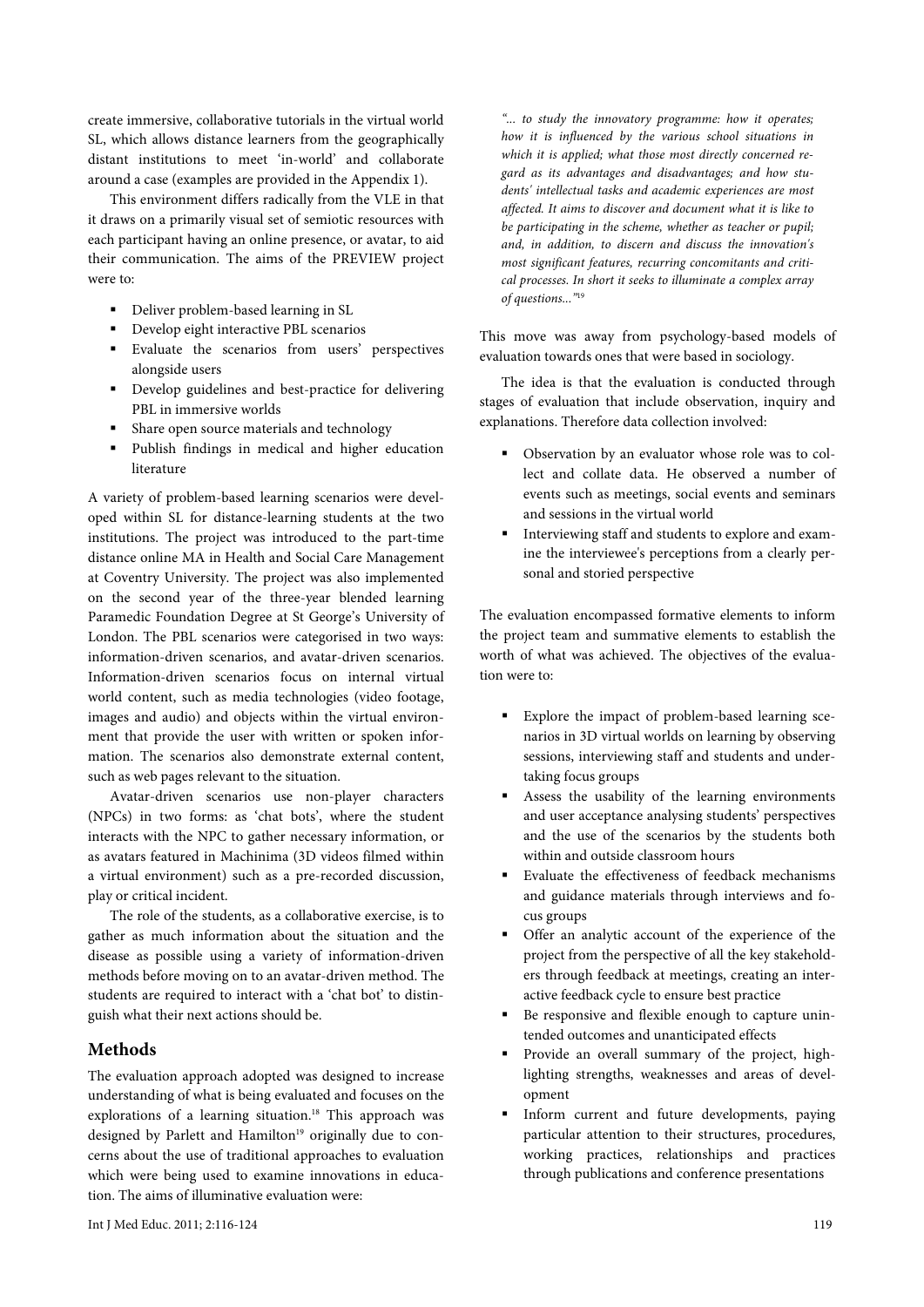## **Data Collection**

Data were collected and analysed from three main sources: internal and external project documentation; interviews with key respondents (project leader, subject matter experts who designed and facilitated scenarios, learning technologists and the technical developer) and finally evaluation activities involving students.

In practice an iterative process was used when implementing and evaluating the PBL scenarios. At several stages throughout the project, testing of each scenario was undertaken, and the feedback from the students' experiences was analysed to improve on the scenarios. In practice testing took place over a period of 9 months using the two categories of PBL scenarios (avatar driven and information driven). Student evaluation data was collected from activities known as 'Testing days'. The paramedic scenarios were evaluated on three occasions during June and November 2008. In June participants who trailed the scenarios were first year paramedic students (n=10) familiar with PBL and the university virtual learning environment, Blackboard, but not SL. The first retesting, which was carried out in a computer lab over 3 days in November involved four of the original ten participants and one new student. A further test in November used a different opportunity sample of ten mixed first and second year paramedic students. The structure of tests consisted of SL orientation (1hr), demonstration scenario (1hr) followed by group rotation around different scenarios (approximately 1hr per scenario). This was followed by a paper questionnaire and focus group (1hr). Scenarios were facilitated with groups of 2-4 students. The health care management scenarios were tested on two occasions with 12 different volunteers drawn from healthrelated professions, (not students on the target course) and almost all had no experience of PBL. None had prior experience of SL. These activities generated considerable volumes of data comprising in-world chat logs, video screen capture; video footage of the students interacting with scenarios, post testing focus group responses (videorecorded) and questionnaires.

Data were analysed interpretively to examine the subtext of data and identify themes and patterns of response in relation to the areas of enquiry. Findings were transformed into developmental models and practice materials.

At several stages throughout the project, testing of each scenario was undertaken, and the feedback from the students' experiences was analysed to improve on the scenarios. The scenarios were then reviewed further alongside students to ensure the feedback had been beneficial to the project.

# **Ethical considerations**

Ethical clearance was gained through Coventry University Ethics committee and the principles of research governance were adhered to in terms of:

- the negotiation and interpretation of the data to ensure that the rights and opinions of those involved in the study were respected
- the provision of an information sheet giving details of the research, the researcher and the implications for all participants
- participants being informed fully about the purpose, methods and intended possible uses of the research, what their participation in the research entails, and what risks, if any, were involved
- the confidentiality of information supplied by research subjects and the anonymity of respondents was be respected
- the research participants' involvement will be seen as participating in a voluntary way, free from coercion
- avoidance of harm to research participants
- ensuring adherence to Coventry University procedures for research misconduct, complaints or appeals
- conflicts of interest being made explicit
- quality being assured through researcher reflexivity and trustworthiness
- research participants being informed about any possible risks

# **Results**

The themes that emerged from the data were technological challenges, pedagogical design, usability and avatar identity, collaboration and interaction. The evaluation used a process of comparison between different data forms in order to present data that represented the overarching views of all these involved in the study.

#### **Technological challenges**

Feedback suggested that the information-driven scenarios did not work as well as avatar-driven, and the scenarios were restructured slightly to compensate for the students' comments that they did not feel as immersed into the environment with information-driven scenarios. The decision was made to design all the health care scenarios as avatar-driven to provide for a truly immersive and realistic experience.

It was anticipated that the technological demands and initial lack of user friendliness of SL would be a barrier to participation. Therefore as a precaution, for distance learners who may not have had the technical capabilities to run SL, a 'web application' was developed. In fact the technology also had a strong influence on the pedagogical model, as explained by two tutors:

*"Second life lends itself to individuals or pairs consolidation or decision making exercise … like to see it as a standalone exercise without facilitation."*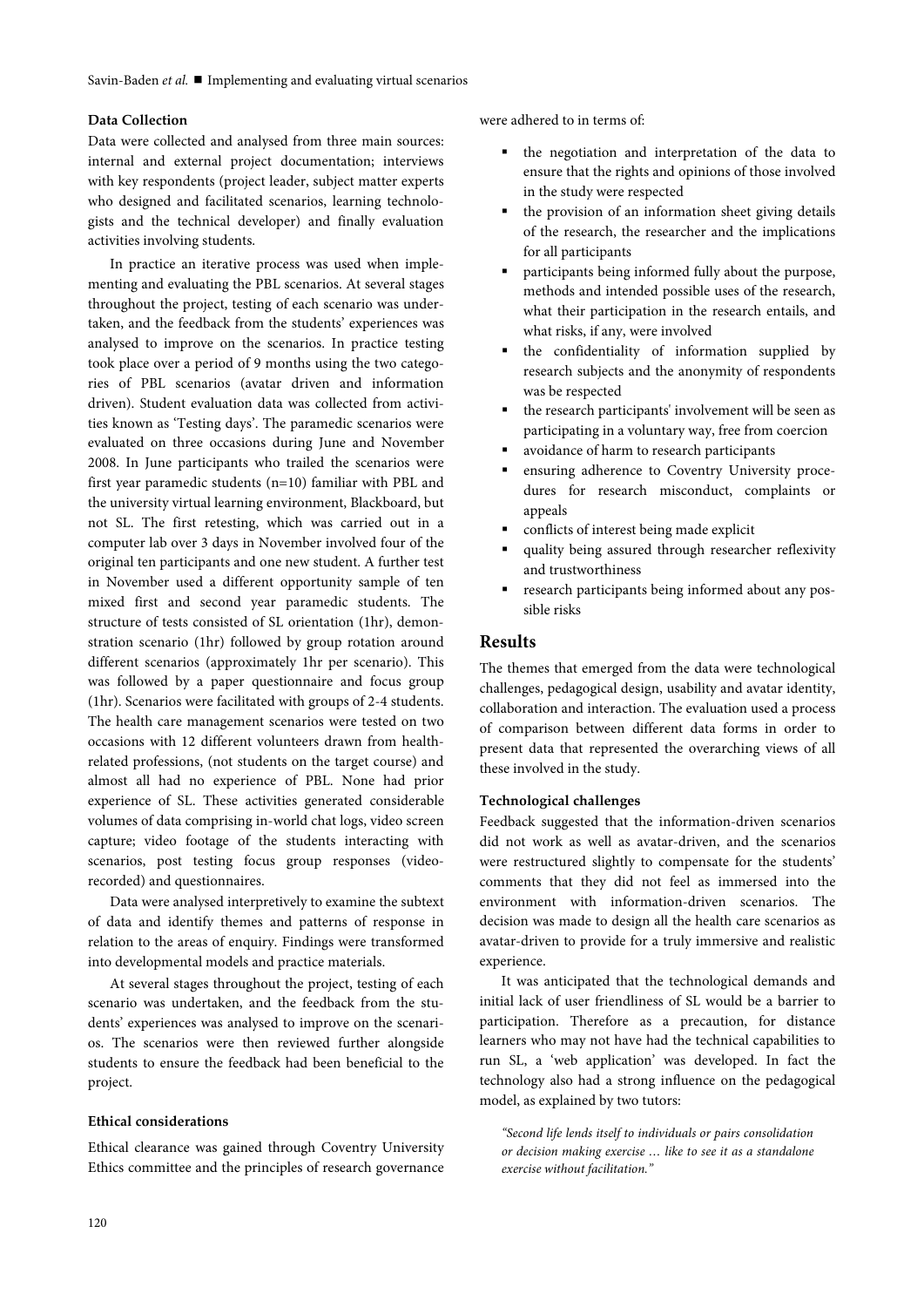*"I don't feel it lends itself very well to a group (3-4)…– quite high boredom factor for those not directly participating with NPC, … they were checking email, adjusting appearance – so from facilitators point of view it is a good decision making exercise but not for what we understand as traditional PBL session."*

Thus the outcomes were not particular PBL learning issues that students often identified, such as poor group work or a team member not contributing significantly.

## **Pedagogical design**

When the PREVIEW project underwent testing by staff and students, few access barriers were reported, although this may become more of an issue with wider implementation of this approach. However, students who were beginners to the SL environment needed more time than anticipated to explore and experiment with the virtual world, and familiarise themselves with the new environment; mock scenarios became an important strategy in this process.

*"This is my greatest concern. In order to get the students close to a point where clinical reasoning / learning is both valuable and the prominent area of concern. It seems to take a large amount of effort to overcome the heavy interface of second life."*

*"Second life lends itself very strongly to creating a rich and valuable decision making exercise."*

This suggests that a degree of initial strangeness and discomfort may have been experienced by the participants, which is significant when considering that they would need a tolerable degree of conformity with the visual/kinetic /semiotic resources of the world and their avatar identity, before they could devote meaningful attention to group collaboration around a problem. One of the difficulties with using problem-based learning, designing interaction learning in virtual worlds and developing simulations is the ability to design and build effective complex and challenging scenarios. There is a tendency to focus on knowledge and content coverage, rather than the way learning will be managed and the complexity of the problem scenarios.

Schmidt and Moust<sup>20</sup> suggested a taxonomy for using problems in order to acquire different kinds of knowledge, rather than solving problems or covering subject matter. The importance of the work undertaken by Schmidt and Moust is not only the way they provide and explicate different problem types, but also their exploration of the way in which the questions asked of students guide the types of knowledge in which students engage, as demonstrated in Table 1.

## **Usability and avatar identity**

Int J Med Educ. 2011; 2:116-124 121 Designing learning in higher education has often focused on covering content and ensuring that discipline-based pedagogies are adhered to. What these data appear to indicate is that the experience of learning with and through

an avatar differs between people, and invariably relates to identity transitions and transformations in immersive virtual worlds. Students remarked:

*"I got distracted when my avatar was sitting on the cupboard instead of what I wanted 'her' to do."*

*"It does distract you when your avatar gets in the way. Just as I wanted to pick up information she started flying and I got confused and it interrupted the experience since I had to deal with the tech."*

*"I have to say that I wasn't really paying a tremendous amount of attention to my avatar in the actual scenario. I sat her down and then angled the camera so I couldn't even see her. I think I was in role – I tried to think like someone in that situation. I was just thinking like that as 'me', not as my avatar."*

The sense of doing things differently, playing with learning, playing around and exploring were all seen as advantages to problem-based learning in SL. Yet these advantages were often seen by staff as troublesome in the sense that the learning boundaries were not necessary controlled and managed by them, but by the students. Yet for students it was the opportunity to play, which challenged the immutability of knowledge and the perception that learning was static and tutor centred. Yet such liquidity in the learning also brought with it a sense of unease about the provisionality of learning and identity in such spaces.

## **Collaboration and interaction**

Preliminary results from the project indicate that SL held a great deal of potential for the development and extension of PBL. Students seemed able to use their avatars to communicate, collaborate and problem solve effectively.

*"I liked it! It's more entertaining certainly! More fun. But I'm not sure that we'd have gotten different results if we sat around a table with a bunch of papers chatting."*

*"I liked the team collaboration aspect to it...I think it's a different way of working out solutions to problems. I liked it and it was fun!"*

The level of realism and immersion of the scenarios seemed to be enhanced by the virtual world environment, including the option to use voice in addition to text-based communication, and students reported that it felt like a more 'authentic' learning environment than PBL based in VLEs. Students responded enthusiastically to the environment, interestingly tending to initially treat it as a 'game'. This (common) association of the look and feel of SL with online gaming may arguably be a limitation in the educational setting - in that it could encourage individualism rather than collaboration, and may simplify scenarios in which more nuanced critical engagement is required and no one clear solution is available. However, it is likely to also be an advantage in that it may increase student enjoyment and motivation via memorably novel forms of participation.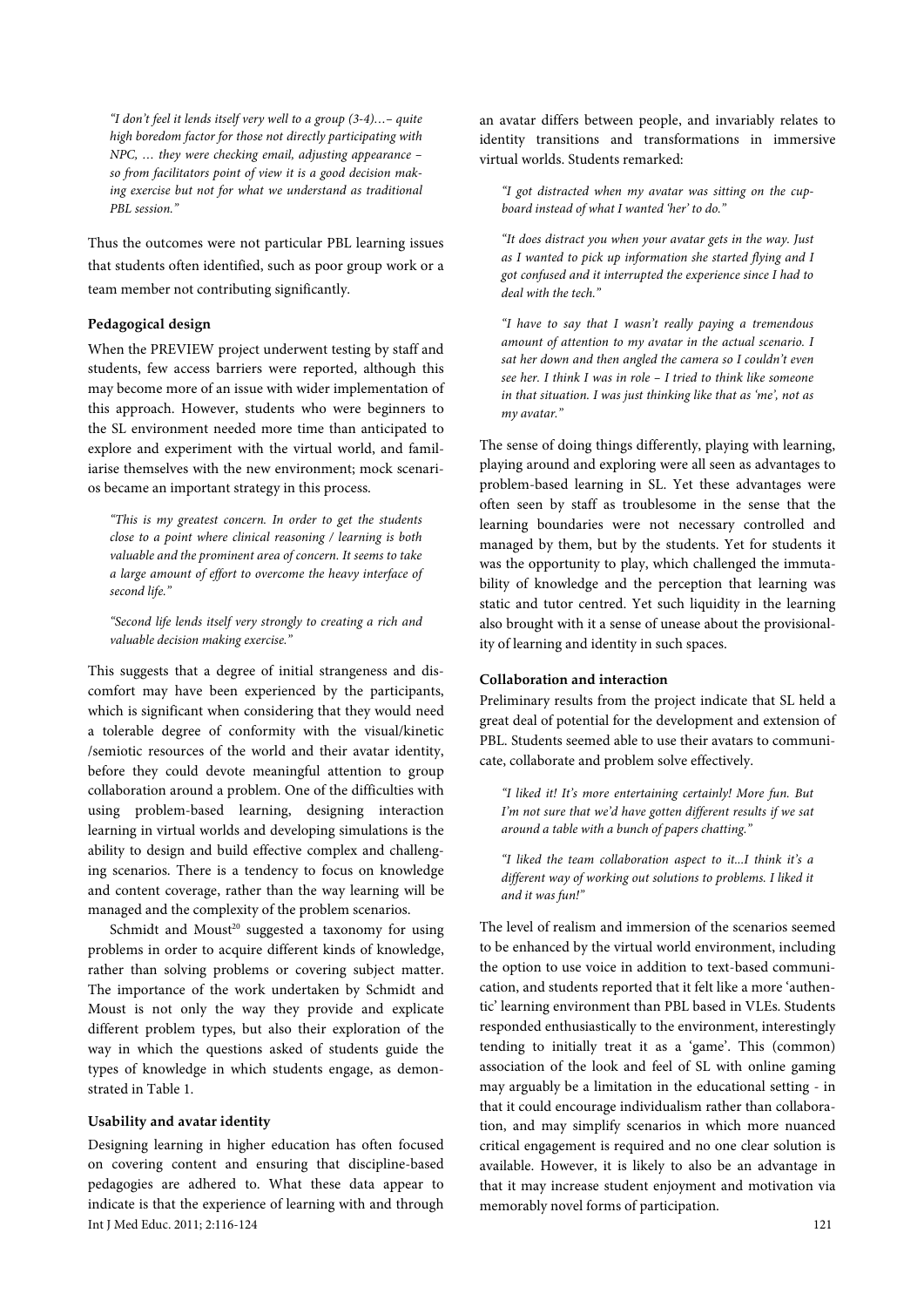|  |  | Table 1. Types of knowledge and types of problems |
|--|--|---------------------------------------------------|
|  |  |                                                   |

| Types of knowledge  | Explanatory knowledge                                                                                                             | Descriptive knowledge                                                              | Procedural knowledge                                                                       | Personal Knowledge                                                                                                                                                                                             |
|---------------------|-----------------------------------------------------------------------------------------------------------------------------------|------------------------------------------------------------------------------------|--------------------------------------------------------------------------------------------|----------------------------------------------------------------------------------------------------------------------------------------------------------------------------------------------------------------|
| Types of problems   | <b>Explanation problem</b>                                                                                                        | Fact-finding problem                                                               | Strategy problem                                                                           | Moral dilemma problem                                                                                                                                                                                          |
| Examples            | People in the $15th$ century<br>used to believe it was<br>possible to fall off the edge of in Zimbabwe many internal<br>the earth | Following recent political<br>changes relating to land use<br>borders have changed | her right arm more than 45<br>degrees and she complains of<br>pins and needles in her hand | A 43 year old woman cannot lift A mother breaks into a chemist's<br>shop at night to obtain lifesaving<br>drugs for her baby. She contacts<br>her local physician the next day to<br>explain what she has done |
| Example of question | Explain why?                                                                                                                      | What would a legal map look If you were this client's<br>like?                     | physiotherapist what would you<br>do?                                                      | What should the doctor do?                                                                                                                                                                                     |

Reprinted with permission from McGraw-Hill. Savin-Baden M, Major C. Foundations of problem-based learning. Maidenhead: Open University Press/SRHE; 2004, P. 67.

# **Discussion**

New learning spaces and emerging technologies such as wikis and podcasts offer new possibilities in terms of communication in distance learning, but also present limitations and barriers in terms of the presentation of the self, meaningful synchronous interaction, and teambuilding. For these reasons, caution must be exercised when making claims for their equivalence to the communicative modalities of the face-to-face setting. When seeking to implement PBLonline, purpose-built educational virtual learning environments (VLEs) such as Blackboard may also be limited and limiting. These digital spaces (VLEs) have prompted concerns about both containment and exteriorisation in online environments.<sup>21</sup> Containment is particularly evident in VLEs, inherent in their structuring and management of learning. Whilst many learning technologists<sup>22</sup> have sought to account for academics' reported difficulties with using VLEs by citing lack of expertise or innovation, academics may in fact feel inhibited by a sense that the technology constrains rather than enables pedagogy, leading to a situation in which creativity is limited by a misguided quest for linearity and maintenance of control, prompted by the structuring force of the environment itself. Lyotard highlights the power-freighted and restrictive potential of the digital environment when he points out that

*". . . knowledge and power are simply two sides of the same questions: who decides what knowledge is, and who knows what needs to be decided? In the computer age, the question of knowledge is now more than ever a question of government".*<sup>23</sup>

This project sought to implement and evaluate the problembased scenario in SL in a way that was pedagogically informed. It also developed an innovative approach to address problems faced by courses which wish to use problem-based learning as a tool for particular diagnostic skills such as problem-solving and decision making but are restricted in their opportunities for face to face learning. The approach took advantage of the new opportunities offered by immer-

sive virtual worlds which provide the authenticity of a simulated real-world environment, and the open-ended nature of in-world activity. This may not be the first time that an attempt has been made to develop immersive scenarios, however we believe this may be the first use of PBL in immersive worlds in this way. Furthermore we believe this work builds on the taxonomy suggested by Schmidt and Moust.<sup>20</sup> A particular strength of SL as a learning environment is that it provides an interactive virtual space which is qualitatively different from discussion forums which is particularly important for PBL. This is because when using problem-based learning in virtual learning environments the discussion forums result in a linearity in learning which is unhelpful for team work. Using problem-based learning in SL student experience suggests both in this study and other related PREVIEW studies<sup>3-7</sup>, that students value in-world interactive collaboration.

This study also indicates that students respond to welldesigned pedagogically driven scenarios that have been specifically designed for virtual world learning. Using PBL in SL embraces issues (such as student diversity and improving student engagement<sup>24</sup>) connected with complex curriculum design and the need for complex PBL scenarios to be developed. All the planned scenarios were delivered, and significant changes were made during development to take most advantage of SL's strengths. Students appreciated the value of SL as a collaborative environment, but also viewed such practice-based simulations as valuable for individual work. An interesting consequence of the richness and authenticity of the SL scenarios is the large amount of detail provided, much more than is usual in paper-based face-to face PBL sessions. SL can provide a more authentic learner environment than classroom based PBL and therefore changes the dynamic of facilitation, but at this stage it is not clear how this affects the way the scenario is used and facilitated. It has been pointed out that facilitation of PBL is itself a source of concern for many teachers<sup>25</sup> and that there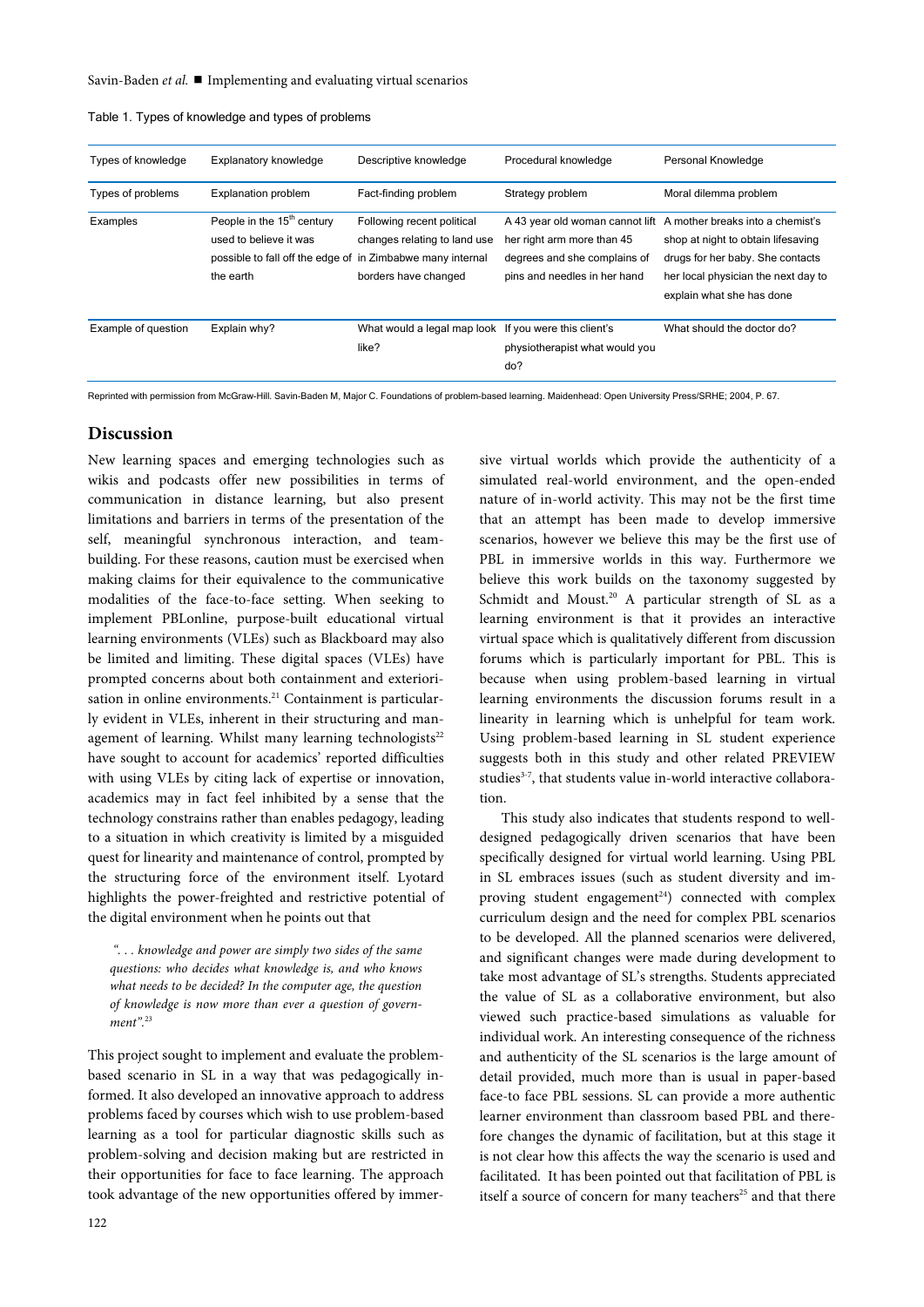are differences and tensions to be resolved between online and face to face facilitation.

However, there were also technical considerations such as the relatively high specification computers/high bandwidths required, and the interface is not as intuitive as might be hoped. Interface complexity can provide memory overload. Furthermore, it is essential to prepare users through structured, context-related orientation sessions prior to use as a learning tool. Yet the user-guided development process adopted by PREVIEW, involving the whole multi-disciplinary development team and students from the target course worked effectively in highlighting strengths and weaknesses in many aspects of the scenarios.

Given the success of PREVIEW as a demonstrator, it is essential to build on these results to promote the embedding of effective scenarios when using problem-based learning in immersive virtual worlds in terms of the factors presented in Table 2.

Table 2. Factors to ensure PBL scenarios are embedded in virtual worlds

- Further development and research to develop models and understanding of good practice in areas such as scenario design in SL/MUVEs
- Exploration of technology reuse and repurposing
- Locating mechanisms to improve usability
- The development of PBL facilitation practices for SL/MUVEs
- Key issues for effective PBL:
	- What it means to learn in  $SL^{26,27}$
	- Student preparation
	- Usability and access issues Collaboration and interaction
	-

Individual and collective identity work<sup>2</sup>

- Pedagogical design

Authenticity of the environment Facilitation What are students learning?<sup>12</sup>

# **Conclusions**

This project has a user-centred approach and has outlined a pedagogical approach to incorporating problem-based learning and virtual worlds in higher education. Developing open source pedagogically driven PBL scenarios such as these may offer a new liquidity to learning, combining technology with pedagogy in ways that are mutually beneficial not only in distance education, but also as a means to enrich the face-to-face learning environment. However, these environments must be examined not only in terms of the new freedoms they may afford, but also in recognition of their intermittently strange and 'troubling' nature, which may in itself provide potential for creativity.29 Such a vision however, will require that we stop seeing the curriculum as a predictable, ordered and manageable space, but instead review it as an important site of transformation characterised by risk and uncertainty.

The authors declare that they have no conflict of interest.

## **References**

1. Savin-Baden M. From cognitive capability to social reform? Shifting perceptions of learning in immersive virtual worlds. Association for Learning Technology Journal. 2008;16(3):151-61.

2. Warburton S. Second life in higher education: assessing the potential for and the barriers to deploying virtual worlds in learning and teaching. British Journal of Educational Technology. 2009;40(3):414-26.

3. Conradi E, Kavia S, Burden D, Rice A, Woodham L, Beaumont C, et al. Virtual patients in a virtual world: training paramedic students for practice. Medical Teacher. 2009;31(8):713-20.

4. Poulton T, Conradi E, Kavia S, Round J, Hilton S. The replacement of 'paper' cases by interactive online virtual patients in problem-based learning. Medical Teacher. 2009;31(8):752-8.

5. Round J, Conradi E, Poulton T. Improving assessment with virtual patients. Medical Teacher. 2009;31(8):759-63.

6. Round J, Conradi E, Poulton T. Training staff to create simple interactive virtual patients: the impact on a medical and healthcare institution. Medical Teacher. 2009;31(8): 764-9.

7. Beaumont C, Savin-Baden M, Conradi E, Poulton T. Evaluating a second life PBL demonstrator project: what can we learn? Interactive Learning Environments. 2011;20(1):5-21.

8. Barrows HS, Tamblyn RM. Problem-based learning: an approach to medical education. New York: Springer; 1980.

9. Ebenezer C. User survey conducted at the medical library of the University of Limburg at Maastricht. 1993 [cited 2011 September 15]; Available from: http://hdl. handle.net/10150/105336.

10. Savin-Baden M. Problem-based learning in higher education: untold stories. Buckingham: Open University Press; 2000.

11. Savin-Baden M. A practical guide to problem-based learning Online. London: Routledge; 2007.

12. Savin-Baden M. A practical guide to using second life in higher education. Maidenhead: McGraw-Hill; 2011.

13. Savin-Baden M, Major C. Foundations of problembased learning. Maidenhead: Open University Press; 2004.

14. Ravenscroft A, Matheson MP. Developing and evaluating dialogue games for collaborative e–learning. Journal of Computer Assisted Learning. 2002;18(1):93-101.

15. Dede C. Planning for neomillennial learning styles: implications for investments in technology and faculty. In: Oblinger DG, Oblinger JL, editors. Educating the net generation. Boulder, CO: Educause; 2005.

16. Sharpe R, Beetham H, de Freitas S. Rethinking learning for a digital age: how learners are shaping their own experiences. London: Routledge; 2010.